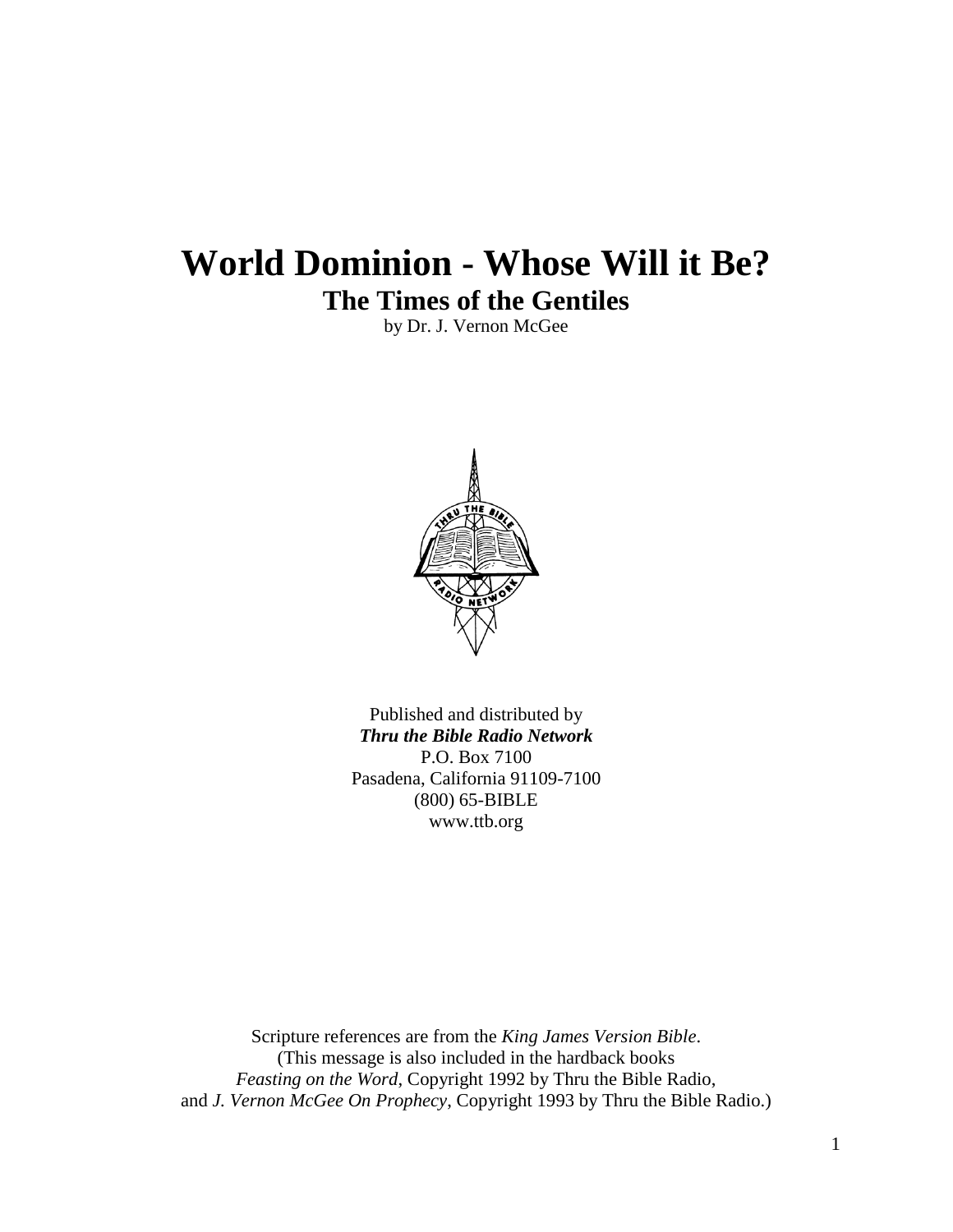There are two worldwide kingdoms ahead of us, and we may be closer to them than we think we are. The first will be the kingdom of Antichrist, set up by man's philosophy and man's psychology. It will deify human beings and attempt to prove that they can unite and bring about a world of order, peace, and equality without God.

Because God instituted moral absolutes to govern man, man claims that Utopia can come only through the rejection of these absolutes. It is this kingdom that the Lord Jesus will destroy at His coming. All of man's supposed superiority will lie in the ashes and dust of the fallen empires which will be leveled by the Stone that smashes the image and grinds it to powder.

Gentiles have not done a very good job of running the world. We can see the beginning of this in the book of Daniel, dating way back to around 600 B.C. You and I have moved down pretty close to the end of Gentile rule, to a day when the Lord Jesus Christ will come forward and take the scepter of world dominion back into His own hands. The story of the "times of the Gentiles" is remarkably told in the chapter before us.

*And in the second year of the reign of Nebuchadnezzar, Nebuchadnezzar dreamed dreams, wherewith his spirit was troubled, and his sleep brake from him. Then the king commanded to call the magicians, and the astrologers, and the sorcerers, and the Chaldeans, for to show the king his dreams. So they came and stood before the king. And the king said unto them, I have dreamed a dream, and my spirit was troubled to know the dream. Then spake the Chaldeans to the king in Syriack* [Aramaic]*, O king, live for ever: tell thy servants the dream, and we will show the interpretation. The king answered and said to the Chaldeans, The thing is gone from me.…* (Daniel 2:1-5)

Because of this translation, the impression has been given that the king had forgotten his dream and could not recall it. That, of course, is not true. He did know what his dream was. What he said is better translated "The word is gone forth from me," or putting it another way, "The word from me is sure." The king recognized that his wise men were hedging, they were stalling for time. He said in effect, "I want you to know that the thing that I've said is *sure,* my decision is firm. I do not intend to tell you the dream; I intend for you to tell *me* the dream and its meaning." Of course he knew what his dream was.

*… If ye will not make known unto me the dream, with the interpretation thereof, ye shall be cut in pieces, and your houses shall be made a dunghill. But if ye show the dream, and the interpretation thereof, ye shall receive of me gifts and rewards and great honour: therefore show me the dream, and the interpretation thereof. They answered again and said, Let the king tell his servants the dream, and we will show the interpretation of it. The king answered and said, I know of certainty that ye would gain the time, because ye see the thing is gone from me. But if ye will not make known unto me the dream, there is but one decree for you: for ye have prepared lying and corrupt words to speak before me, till the time be changed: therefore tell me the dream, and I shall know that ye can show me the interpretation thereof.* (Daniel 2:5-9)

You will recall the story of how Daniel now intervenes and God gives to him the dream and the interpretation of it. I think that Daniel asked God to let him dream the dream so he would know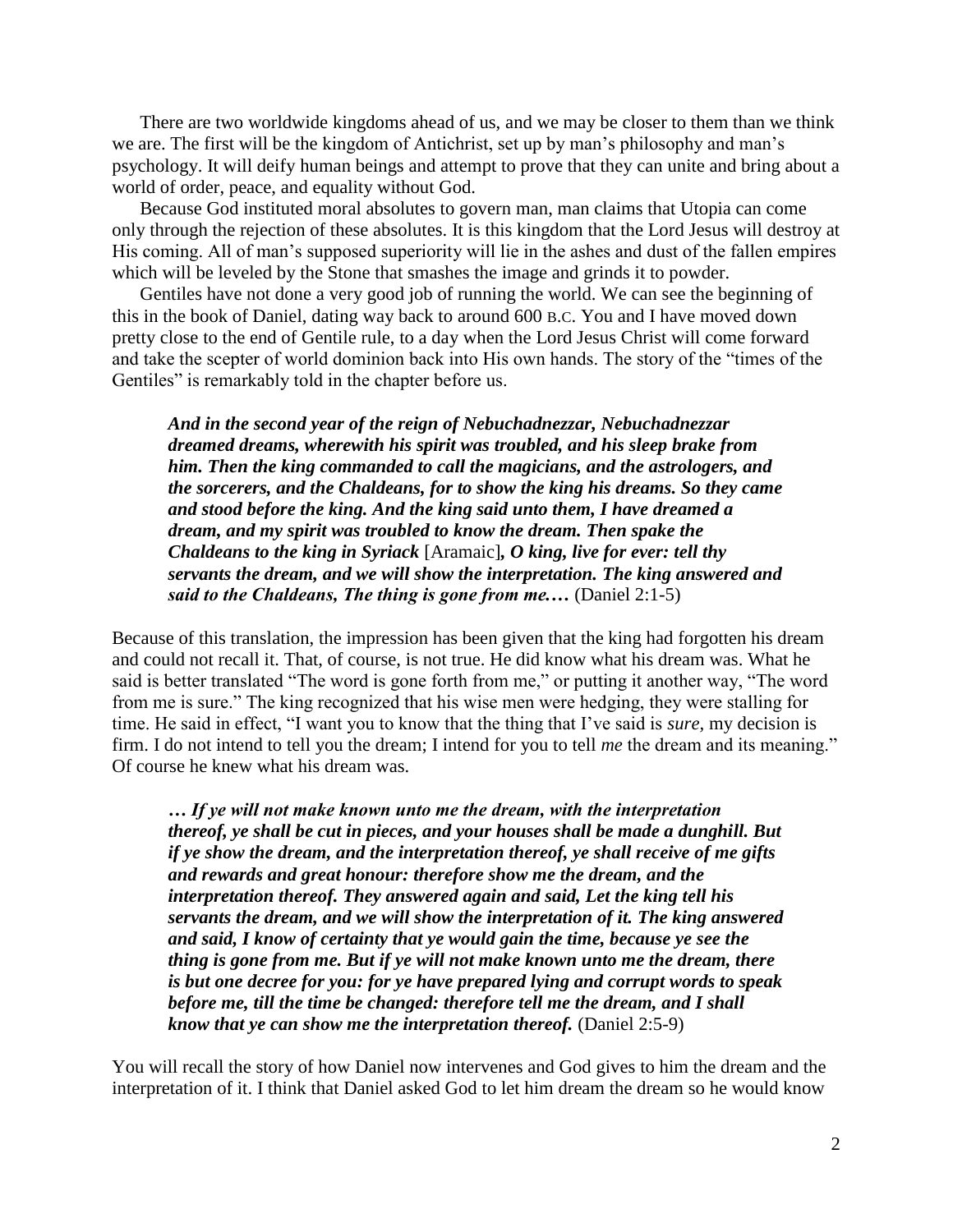exactly what it was and that God actually caused him to dream the dream. Then he gets an audience with King Nebuchadnezzar, and here is his interpretation:

*Thou, O king, sawest, and behold a great image. This great image, whose brightness was excellent, stood before thee; and the form thereof was terrible. This image's head was of fine gold, his breast and his arms of silver, his belly and his thighs of brass, his legs of iron, his feet part of iron and part of clay. Thou sawest till that a stone was cut out without hands, which smote the image upon his feet that were of iron and clay, and brake them to pieces. Then was the iron, the clay, the brass, the silver, and the gold, broken to pieces together, and became like the chaff of the summer threshingfloors; and the wind carried them away, that no place was found for them: and the stone that smote the image became a great mountain, and filled the whole earth. This is the dream; and we will tell the interpretation thereof before the king. Thou, O king, art a king of kings: for the God of heaven hath given thee a kingdom, power, and strength, and glory. And wheresoever the children of men dwell, the beasts of the field and the fowls of the heaven hath he given into thine hand, and hath made thee ruler over them all. Thou art this head of gold. And after thee shall arise another kingdom inferior to thee, and another third kingdom of brass, which shall bear rule over all the earth. And the fourth kingdom shall be strong as iron: forasmuch as iron breaketh in pieces and subdueth all things: and as iron that breaketh all these, shall it break in pieces and bruise. And whereas thou sawest the feet and toes, part of potters' clay, and part of iron, the kingdom shall be divided; but there shall be in it of the strength of the iron, forasmuch as thou sawest the iron mixed with miry clay. And as the toes of the feet were part of iron, and part of clay, so the kingdom shall be partly strong, and partly broken. And whereas thou sawest iron mixed with miry clay, they shall mingle themselves with the seed of men: but they shall not cleave one to another, even as iron is not mixed with clay. And in the days of these kings shall the God of heaven set up a kingdom, which shall never be destroyed: and the kingdom shall not be left to other people, but it shall break in pieces and consume all these kingdoms, and it shall stand for ever. Forasmuch as thou sawest that the stone was cut out of the mountain without hands, and that it brake in pieces the iron, the brass, the clay, the silver, and the gold; the great God hath made known to the king what shall come to pass hereafter: and the dream is certain, and the interpretation thereof sure.* (Daniel 2:31-45)

May I say at the outset that the subject before us about "the times of the Gentiles" is not an invention of a propagandist or a monger of sensationalism. The subject may sound sensational, but it is actually that which our Lord Himself gave. In the Gospel of Luke our Lord used that expression in language like this:

*And they shall fall by the edge of the sword, and shall be led away captive into all nations: and Jerusalem shall be trodden down of the Gentiles, until the times of the Gentiles be fulfilled.* (Luke 21:24)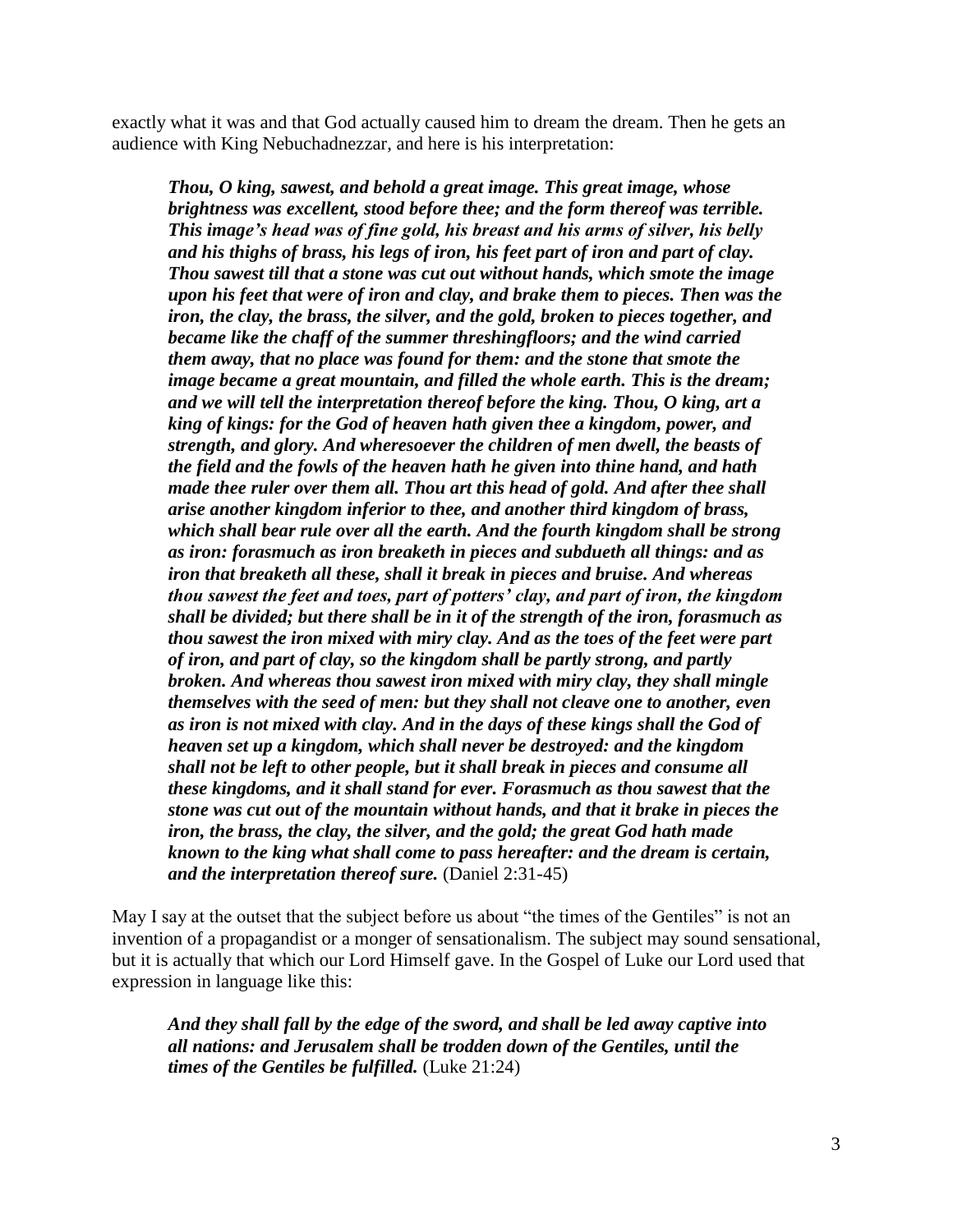The "times of the Gentiles" happens to be a period of time that you can pinpoint. You can identify the beginning of it, and you can project the ending of it – which is still yonder in the future. There are other expressions used in Scripture that are not synonymous to this at all, and we need to be very careful.

For instance, Paul spoke to the Roman Christians about the *fullness* of the Gentiles.

### *For I would not, brethren, that ye should be ignorant of this mystery, lest ye should be wise in your own conceits; that blindness in part is happened to Israel, until the fulness of the Gentiles be come in.* (Romans 11:25)

Now the *fullness* of the Gentiles is that period when God is calling out from among the Gentiles a people to His name. In Acts 15 we read that James got up before the early church which was one hundred percent Jewish, and in substance he said to them, "Men and brethren, the prophets speak of the fact that God is going to take out of the Gentiles a people to His name. And after that, He will return and will build again the tabernacle of David which is fallen down. Then all the Gentiles will call upon Him."

Now that time which is labeled here "the fulness of the Gentiles" is the period in which you and I are now living. It will end with the Rapture of the church.

Now you can see that the *fullness* of the Gentiles differs from the *times* of the Gentiles, although they run concurrently part of the way. The *fullness* of the Gentiles ends at the Rapture; the *times* of the Gentiles continues on until Christ returns to the earth to establish His kingdom.

You will notice that our Lord linked the *times* of the Gentiles with the city of Jerusalem. He said,

# *… And Jerusalem shall be trodden down of the Gentiles, until the times of the Gentiles be fulfilled.* (Luke 21:24)

In other words, the period that is labeled the times of the Gentiles is the period in which Jerusalem is trampled underfoot by the Gentiles.

The beginning of the times of the Gentiles is something you can pinpoint in history. Actually, I do not think this is even a debatable point anymore in the study of prophecy. It began with Nebuchadnezzar. He is the first one to lay siege to Jerusalem and to destroy it after David had become king.

Nebuchadnezzar's invasion was several hundred years after David's reign, but you'll notice that Egypt is not included in the dream of Nebuchadnezzar as one of the world empires, and yet Egypt had been a great world empire.

Neither was the Assyrian empire included, though Assyria did lay siege to Jerusalem around 700 B.C. Isaiah 37 records God's deliverance of Judah, not permitting even one arrow of the Assyrian army to be shot into the city. God would not allow Assyria to take Jerusalem – He was holding them out to give His people a full opportunity to return to Him.

You see, when David had been king over Israel, God had said to him, "I'm going to give you an *everlasting* kingdom." He also said to David, "It will be a *worldwide* kingdom, not just over Palestine but over this entire earth." And you will find that the psalmists picked up this promise and that the prophets repeatedly spoke of it. For instance, let me direct your attention to only one Scripture, Isaiah 2:1-3, so you may see that this kingdom which the prophets talked about was not just confined to Palestine but that it was to be worldwide.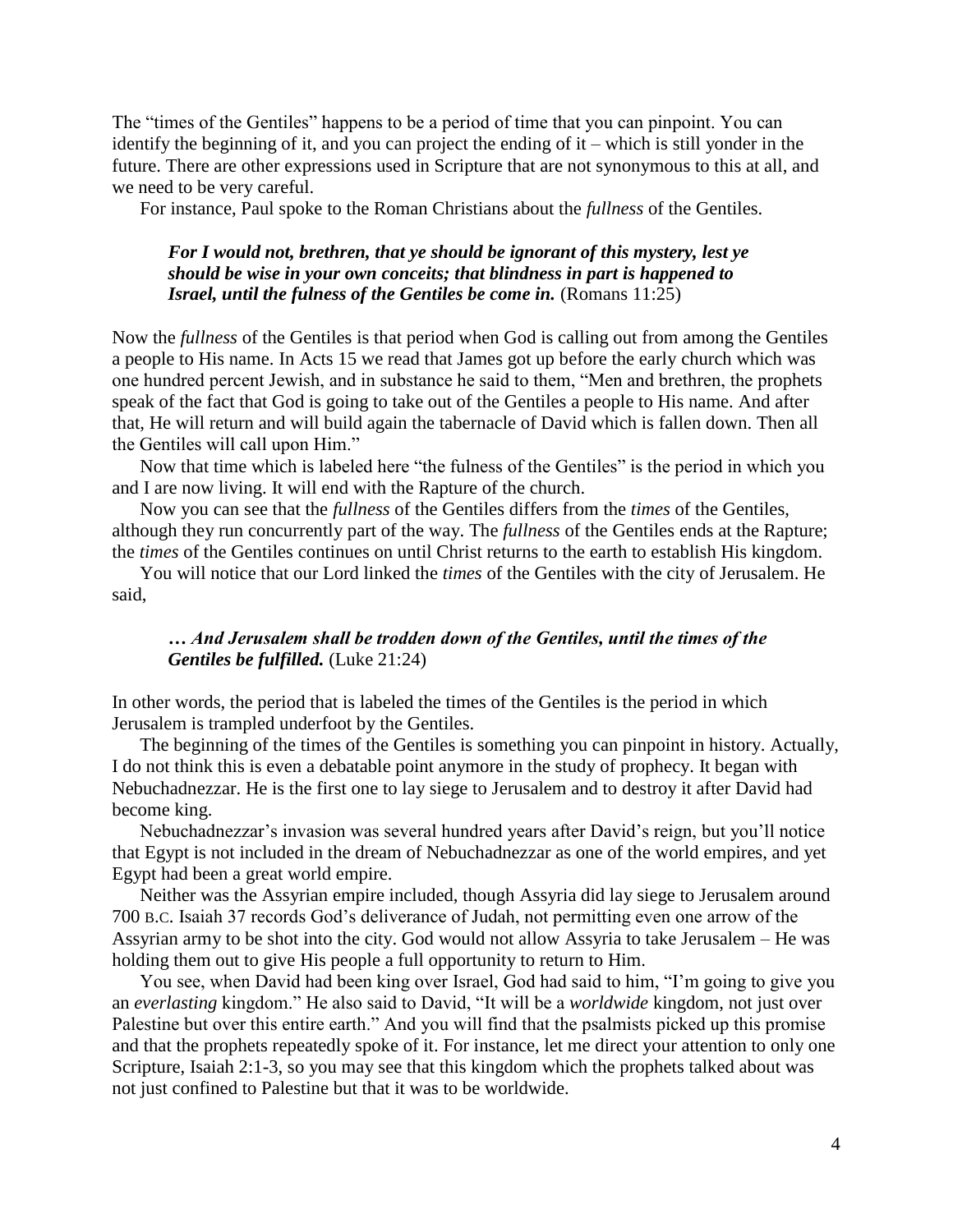### *The word that Isaiah the son of Amoz saw concerning Judah and Jerusalem. And it shall come to pass in the last days, that the mountain of the LORD'S house shall be established in the top of the mountains, and shall be exalted above the hills.…*

The kingdom shall be established in the top of the "mountains," meaning earthly kingdoms, and shall be exalted above the "hills," referring to the little nations.

# *… and all nations shall flow unto it. And many people shall go and say, Come ye, and let us go up to the mountain of the LORD, to the house of the God of Jacob; and he will teach us of his ways.…*

Now that prophecy can be multiplied, not only once, twice, or three times, but I believe that I could give you five hundred prophecies from the Old Testament concerning that kingdom which is yet to be established upon this earth – universal and everlasting. That kingdom was represented by the scepter of David, and God kept telling those who followed in David's line that if they continued in sin He would take that scepter away from them, away from them temporarily until the times of the Gentiles would be fulfilled. However, they did not listen to the prophets whom God sent to them, and our Lord Jesus reminded the Jews of His day of that fact. And so the day came when God took the scepter out of the hands of Jehoiakim, king of Judah, and He placed it into the hands of Nebuchadnezzar, king of Babylon. He took the scepter of worldwide rulership and put it into Gentile hands. My friend, that was well over twenty-five hundred years ago, and that scepter today is still in the hands of the Gentiles.

The scepter represents world rulership, if you please. And this man Nebuchadnezzar found himself, overnight, a world ruler. He had defeated Necho, king of Egypt, and then was warring yonder in the delta of the Nile and was overcoming it – everything fell before him – when news came to him of the death of his father, Nabopolassar, which made this man Nebuchadnezzar the undisputed ruler of the world. Since he had overcome everything, a little tribal deity up in Judah by the name of Jehovah didn't amount to very much, he thought, so he could overcome there also. Who was to stand in his way?

When Nebuchadnezzar returned to Babylon, he could look over that great city that boasted a civilization second to none. To this day we have not presented to the world a civilization any greater than the Babylonian. And there came a question into his mind and to his heart about the future: *Here all of a sudden I find myself a world ruler. In my hand has been placed a scepter. It*  has come from somewhere. Who will it go to and what will happen to it? What will be the final *outcome?* Do you know that after about twenty-five hundred or three thousand years of human history since Nebuchadnezzar, the world is still wondering about that? Well, we have the answer in this image.

So God spoke to this king through a dream one night. He answered his questions to let him know the future and also to let him know that these despised people whom he had brought into captivity were still His *chosen* people. It would be one of them who would be the instrument to reveal to the king the vision and the interpretation of it.

Now the man had a dream. It was a dream that he could certainly recall. Don't ever think for one moment that Nebuchadnezzar would have forgotten *this* dream! He saw an image, tremendous and awesome. God spoke to him in the kind of language he understood – Babylon was the very fountainhead of all idolatry. I suppose that Babylon had as many idolatrous images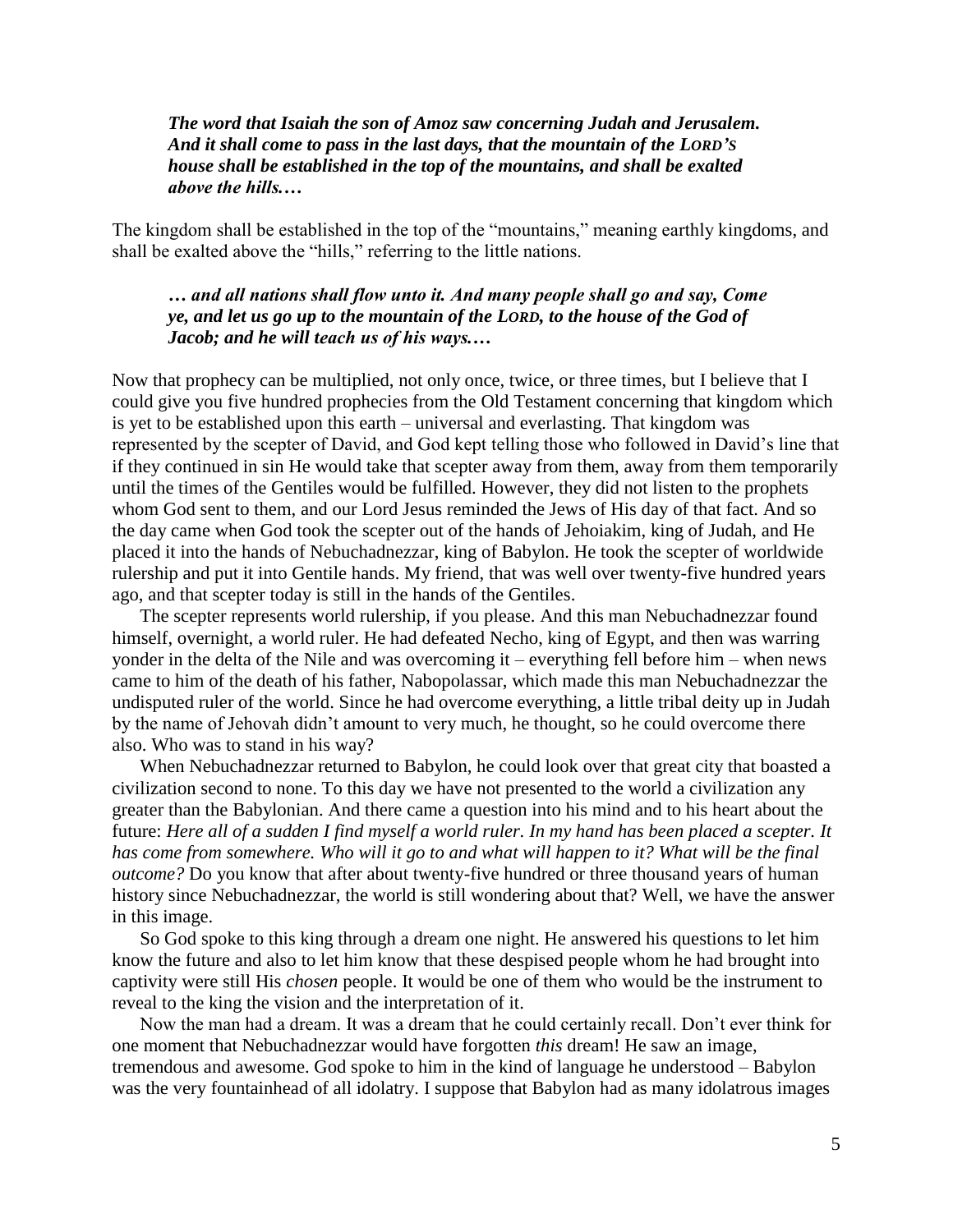as Memphis in Egypt had. In fact, all idolatry can be traced back to the Tower of Babel and this city of Babylon. You can see that God communicated to him by way of an image, a language he understood.

Nebuchadnezzar wondered about this great image that did nothing but just stand before him. There was no movement at all. It just stood there in its brightness – multicolored, polychrome, a multi-metallic image. He'd seen nothing like it. It was stupendous and awe inspiring. It was *fierce* in its countenance. It was that which would incite terror!

The king wondered about it and was so troubled he summoned his cabinet – but he wanted to make sure he would get accurate information. I think he said to himself, *I've been suspecting these wise men of getting free board here; they're just hangers on; they've just been giving me a lot of malarkey. I'm going to find out whether they're genuine or not.* When they came and stood before him, he said, "I had a dream, and I want you to know it's an important dream – you can be sure of that! I want you to tell me what the dream is, and then I want you to give me the interpretation of it." These wise men were the brain trust of Babylon. Because they couldn't come up with the answer, do not think that these men did not represent the best brains of the day, for they did. They said, "We can tell you the interpretation if you'll tell us the dream, but we don't know what the dream is."

And Nebuchadnezzar said, "You'll have to tell me the dream. Because I'm tremendously concerned about it, I'll not know that your interpretation is valid unless you can tell me the dream"

#### *For this cause the king was angry and very furious, and commanded to destroy all the wise men of Babylon.* (Daniel 2:12)

This was Satan's effort, of course, to destroy Daniel because he had already become a conspicuous man, a man of purpose in that court. Daniel had been faithful to God, and the devil wanted to destroy him.

When word is brought to Daniel that all of the wise men are to be destroyed unless the dream can be given, this man Daniel with real confidence and faith in God asks for an audience with the king. When he is ushered into Nebuchadnezzar's presence, he says, "Just give me time and we'll give you the interpretation." The king says, "All right, if you think you can do it, young man, I'll give you the opportunity. I admire your spunk. If you feel that you can bring forth the dream, I'll be willing to wait." So Daniel goes and calls his three friends together, and they have a prayer meeting. I'll bet you this is the greatest prayer meeting ever to be held in the city of Babylon. They pray fervently that night. They lay hold of God that night, and God gives to Daniel in a night vision the dream and the interpretation of it. Then Daniel asks for another audience with Nebuchadnezzar, and the captain of the guard quickly ushers him in to the king. Daniel says in substance to the king, "I'm going to give you the dream and I'm going to give you the interpretation. But I want you to understand one thing: It's not because of anything in me. Don't give me credit for it. I want you to know that there is a God in heaven who reveals secrets."

By the way, I personally think that Nebuchadnezzar came to know that there is a God in heaven and became a converted man through this experience. I expect some day to meet him on Hallelujah Boulevard in heaven.

Now Daniel describes the dream, "You saw in your dream a great image." The minute he says that, I think Nebuchadnezzar's eyes light up. He might have been skeptical at first as he looked down on this young man: *He's rather presumptuous to think he can do a thing like this!*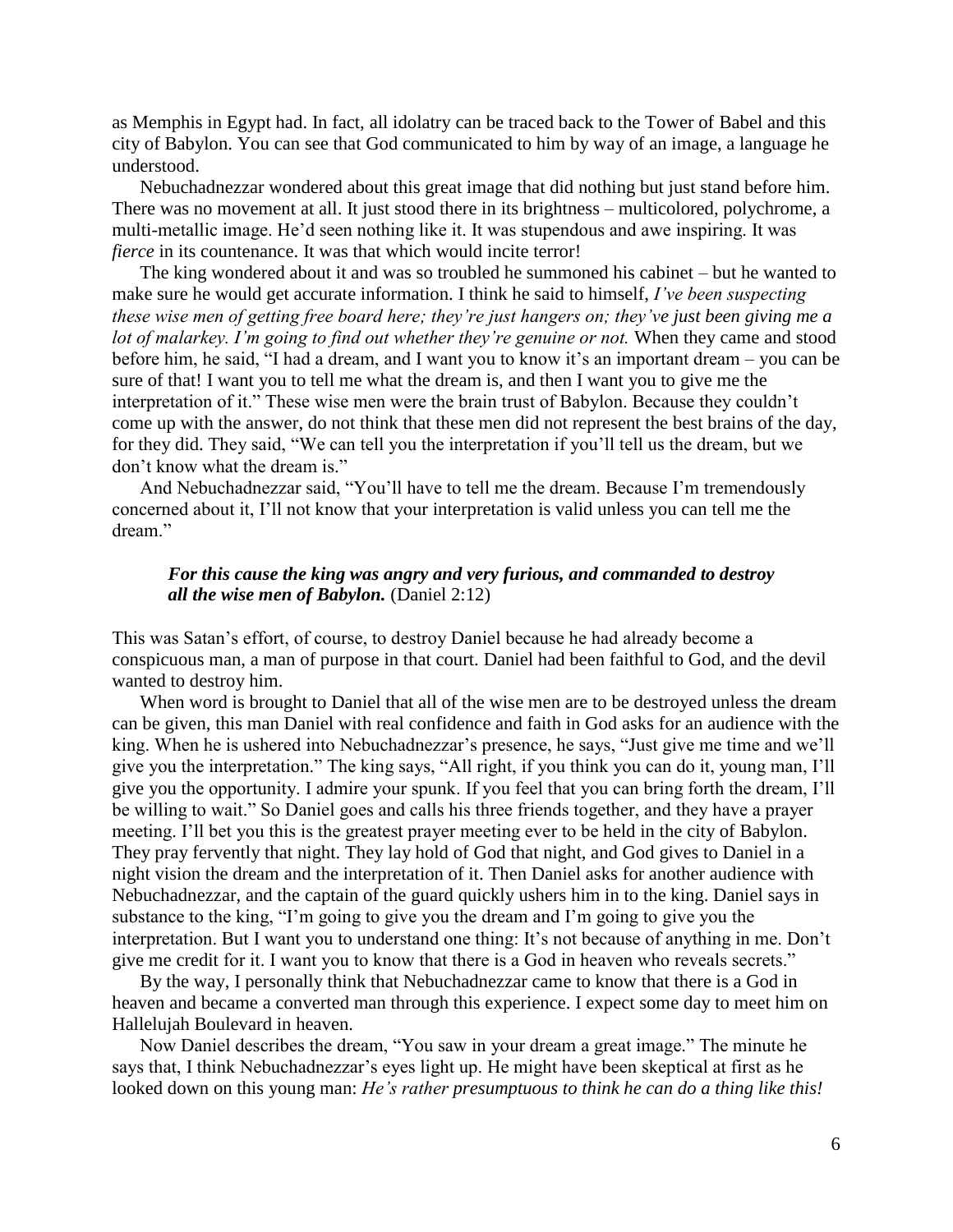But the minute Daniel said to him, "You saw in your dream a great *image,"* I think Nebuchadnezzar moved to the edge of his throne and said, "Go on, young man. You're on the right track."

Then Daniel continues, "You saw a great image of splendor. It was frightful to look upon. That image just stood there. It had a head of gold. It had chest and arms of silver. It had an abdomen and thighs of brass. It had legs of iron and feet of iron and miry clay."

Nebuchadnezzar says, "You're right. That's what I saw. That was my dream."

"And then you saw a *stone* cut out without hands. You saw it smite the image on the feet, and it pulverized it."

"That's right. That's what happened."

"Now I'll give you the interpretation of it." Daniel said first to him, "Thou, O king … thou art this head of gold." Then in substance he said, "What you have just seen, Nebuchadnezzar, is what God is going to do in the latter days, and God has given you the entire briefing of future rule. He set before you the course of Gentile domination down to the very end of Gentile world history."

Our Lord said, "… Jerusalem shall be trodden down of the Gentiles, until the times of the Gentiles be fulfilled" (Luke 21:24). For twenty-five hundred years the armies of these nations mentioned here, and others, have marched through Jerusalem. To me, one of the most thrilling things is this: When the United Nations made the Jewish population of Israel a nation, the Jews wanted above everything else the ancient city of Jerusalem. I held my breath when the United Nations was making that decision, and up to that time Russia and the United States hadn't agreed on anything in the United Nations, but they agreed they'd keep Jerusalem an *international* city. Jerusalem shall be trodden down of the Gentiles until the times of the Gentiles be fulfilled. Over there today Jerusalem is not in the hands of the little nation of Israel. They have only the new city; the old city is in the hands of the Arabs. Interesting, isn't it, my beloved, when you have the Word of God before you which has made this so crystal clear.

Now the kingdoms represented by the metals of the image are clearly identified. We do not have to speculate. Before we finish reading the book of Daniel we find that God actually names the first three kingdoms: Babylon; Media-Persia; Greece; and He so well describes the fourth kingdom as to leave no doubt that it is the Roman Empire.

Now I'm not going into details concerning these empires other than to say that historically each empire has followed the other exactly as God said it would, each one becoming a little stronger and a little larger than the other, but also each becoming a little inferior to the one that preceded it.

This man Nebuchadnezzar was an *absolute* monarch in the Babylonian Empire. He never asked anybody, not even his wife, about anything. He never shared rulership with anyone. When this man said, "Peace," there was peace in the world because he said it. A little bird didn't even chirp without his permission. (But do you want that kind of peace?)

After him came that oriental empire that dazzled the world, the Media-Persian Empire with all of its riches and oriental splendor. When Xerxes, lusting for power, moved toward the West, God stopped him at Thermopylae. The Greeks said the "gods" helped them there. But it wasn't gods (plural), it was singular – God did help the Greeks, in that He stopped the invading Media-Persian Empire. Three hundred ships were destroyed, and Xerxes lost a million men in that expedition.

Then God took the scepter of world dominion out of the hand of oriental rulers and passed it to Greece, placing it in the hands of the young man, Alexander the Great, who in just a brief span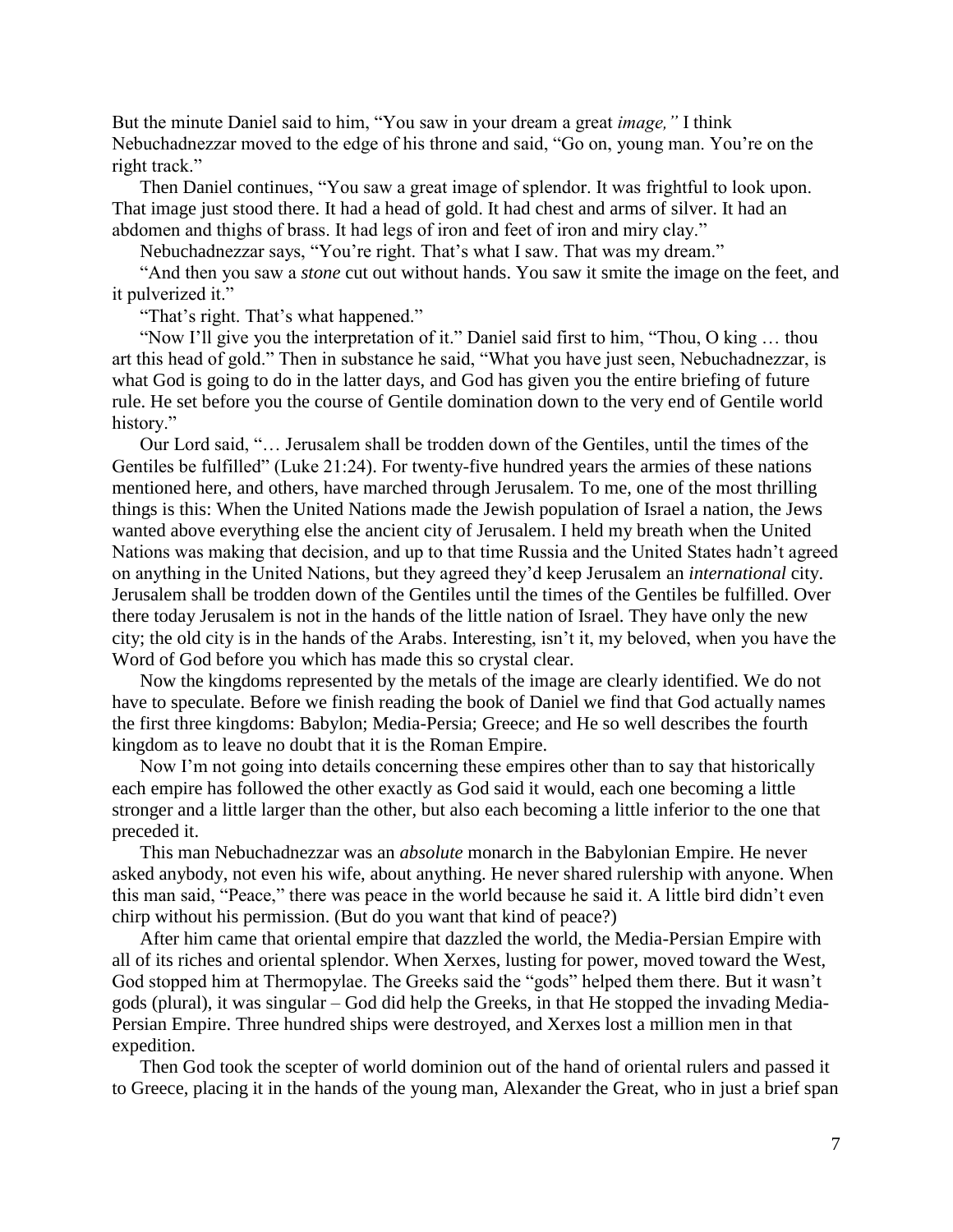of eleven years conquered the world. But Greece couldn't hold it. There was a division after the death of Alexander at the age of thirty-two, and the empire was divided among his four generals. Then the scepter was passed to Rome, and Rome ruled.

The Media-Persian Empire had ruled from the Hellespont to the coral strands of India, from the top of the Euphrates down to the Persian Gulf, but now Rome comes on the scene and conquers the then-known world. All the way from the rockbound coast of Scotland to the burning sands of the Sahara Desert, all the way from the Rock of Gibraltar to the Euphrates River, the great Roman Empire ruled. It is the fourth and the last.

Now, my friend, although the boundaries widened, as you move down in history you see there is deterioration from one empire to the next empire. How different it is from man's outline of history! H. G. Wells wrote a book years ago entitled *The Outline of History.* He traced the history of man all the way up from the very beginning, from the Paleozoic to the Paleolithic to the Neolithic ages and up. It is onward and upward forever, bigger and better. That's the story of man according to H. G. Wells. But the interesting thing is, this man lived to see World War II, and before he died he said this: "The world has come to the end of its tether, and civilization has come to an end. We're standing on the brink, and we'll fall over one of these days." It doesn't sound like we're getting bigger and better. God said there would be no improvement.

God said there would be deterioration, and there is deterioration in four different aspects, as graphically depicted by the image. First of all, there's deterioration in the *worth* of the metals. Gold is certainly more valuable than iron, and it's gold to silver to brass to iron and then to clay.

Then there's deterioration in *position.* Nebuchadnezzar was the head of gold, and certainly the head occupies a more honored position than the foot occupies. There is deterioration here according to the clear-cut statement of Scripture: "After thee shall arise another kingdom *inferior* to thee." God makes it clear that each one in succession was to be inferior to the other.

Then there's something that Tregelles, the great Hebrew scholar, called attention to, and if you have studied chemistry – even one year of chemistry – you will recognize this: Even the *specific gravity* of these metals becomes less as you move down. All the way from the head of gold down to the feet of iron and clay there is deterioration.

Now there's something else that we must call to your attention here in conclusion which is very important. We are told that when Daniel appeared before king Nebuchadnezzar he said,

### *But there is a God in heaven that revealeth secrets, and maketh known to the king Nebuchadnezzar what shall be in the latter days.…* (Daniel 2:28)

Note the expression "in the latter days," which has a very specific meaning. Those of you who are students of Scripture, and especially of prophecy, will recognize that it is an expression that occurs again and again in the Old Testament. You ought never to confuse the last days of Israel with the last days of the church. They're not the same at all. And the mentioning of the last days of Israel began way back, long before the people became a nation. When old Jacob was on his deathbed he called his twelve boys to come around him, and he made a prophecy concerning them, and here's what we're told in Genesis 49:1: "And Jacob called unto his sons, and said, Gather yourselves together, that I may tell you that which shall befall you in the last days" – the last days, in the latter times. You will find that the prophets all looked down the centuries to the *last* days. These last days concern the nation Israel.

Now what are these last days, these latter times, that God is talking about? Well, the fourth kingdom takes place, of course, in the latter days. That fourth kingdom is Rome. Now, my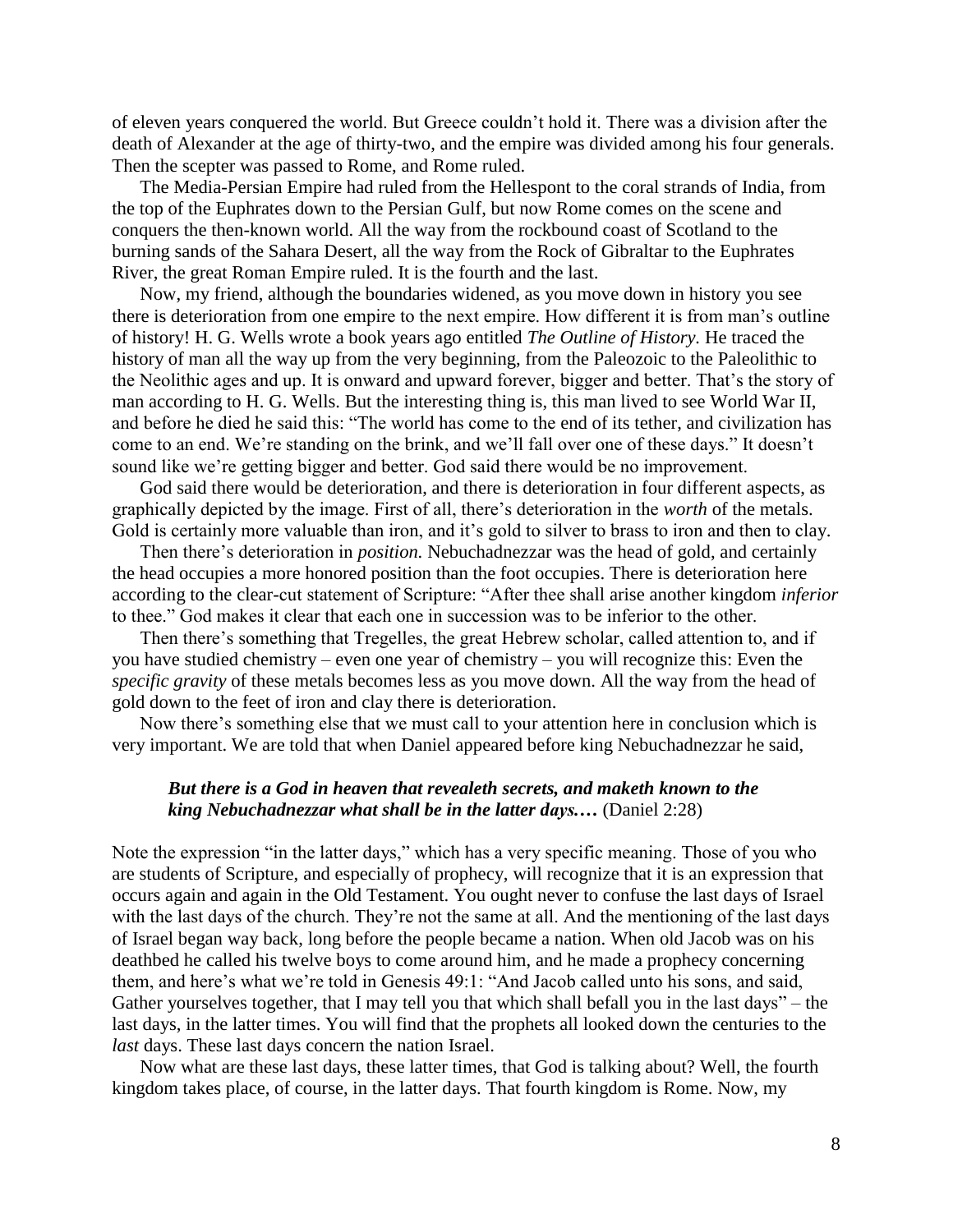friend, I want you to look at something that is without doubt one of the most amazing things in the prophetic Word. No man could have guessed like this. There are only *four* worldwide kingdoms represented by these four different metals. There is first of all the head of gold, specifically stated to be Nebuchadnezzar in Daniel 2:38. There are the chest and the arms of silver, clearly identified as Media-Persia, and the brass abdomen and thighs of Greece, the Graeco-Macedonian Empire. Then there are the legs of iron with feet of iron and clay, the Roman Empire, and there are no more kingdoms after that. Rome is the last worldwide kingdom.

Now will you notice, Rome came to a dissolution about the fourth century A.D. It was in the fifth century that the barbarian hordes poured into the Roman Empire, and my ancestors and maybe yours were in those barbarian hordes. It's awful to think that you and I had barbarian ancestors, but we did. The barbarians poured into that empire. It fell apart because it was rotten to the core. It was a dictatorship, the like of which the world had never seen. Edward Gibbon, in his *Rise and Fall of the Roman Empire,* has written:

The empire of the Romans filled the world, and when the empire fell into the hands of a single person, the world became a safe and dreary prison for his enemies. To resist was fatal and it was impossible to fly.

Robert Culver who more recently has written a brilliant book on Daniel says,

Two millennia ago, Rome gave the world the ecumenical unity which the League of Nations and the United Nations organizations have sought to revive in our time. The modern attempts are not original at all (as many of our contemporaries suppose), but are revivals of the ancient Roman ideal which never since the time of Augustus Caesar has been wholly lost.

Rome did not end. Rome fell apart, that's all, just came loose at the seams. It never died. Rome lived on and Rome lives today in the broken fragments of many countries of Western Europe. Isn't it interesting that when Rome fell apart the barbarian hordes poured in? Attila the Hun sacked Rome, then looked about and was so awestruck by what he saw and realized he could not handle, that he took his army and left the city. There arose no *fifth* empire, and there hasn't for fifteen hundred years been a world empire. That's something to think about.

In the seventh century, out of the East came the Arab hordes – they came from both East and West under the crescent – Moslems, if you please, fanatics to the core and with a sword to convert the world. They almost destroyed the civilization of Western Europe at that time, what little there was. But *they built no empire.* The crescent of the Moslems was lifted over Constantinople, the capital of the eastern branch of the Roman Empire, and you would have expected one of the caliphs to ascend the throne of the Caesars, but none ascended it.

Tartars and Turks moved through Asia. Genghis Khan, Suleiman the Great – neither of them became a world ruler. Napoleon tried it, and on his way to Warsaw God stopped him with the weakest thing in the world, a snowflake. Bismarck, the iron chancellor of Germany, tried to put Western Europe together and revive the Roman Empire. He failed. William Hohenzollern tried, Hitler tried, and Mussolini tried. All failed.

I say to you, my beloved, there have been only *four* empires, and for fifteen hundred years the nations of Europe have been at each other's throats. There has been warring back and forth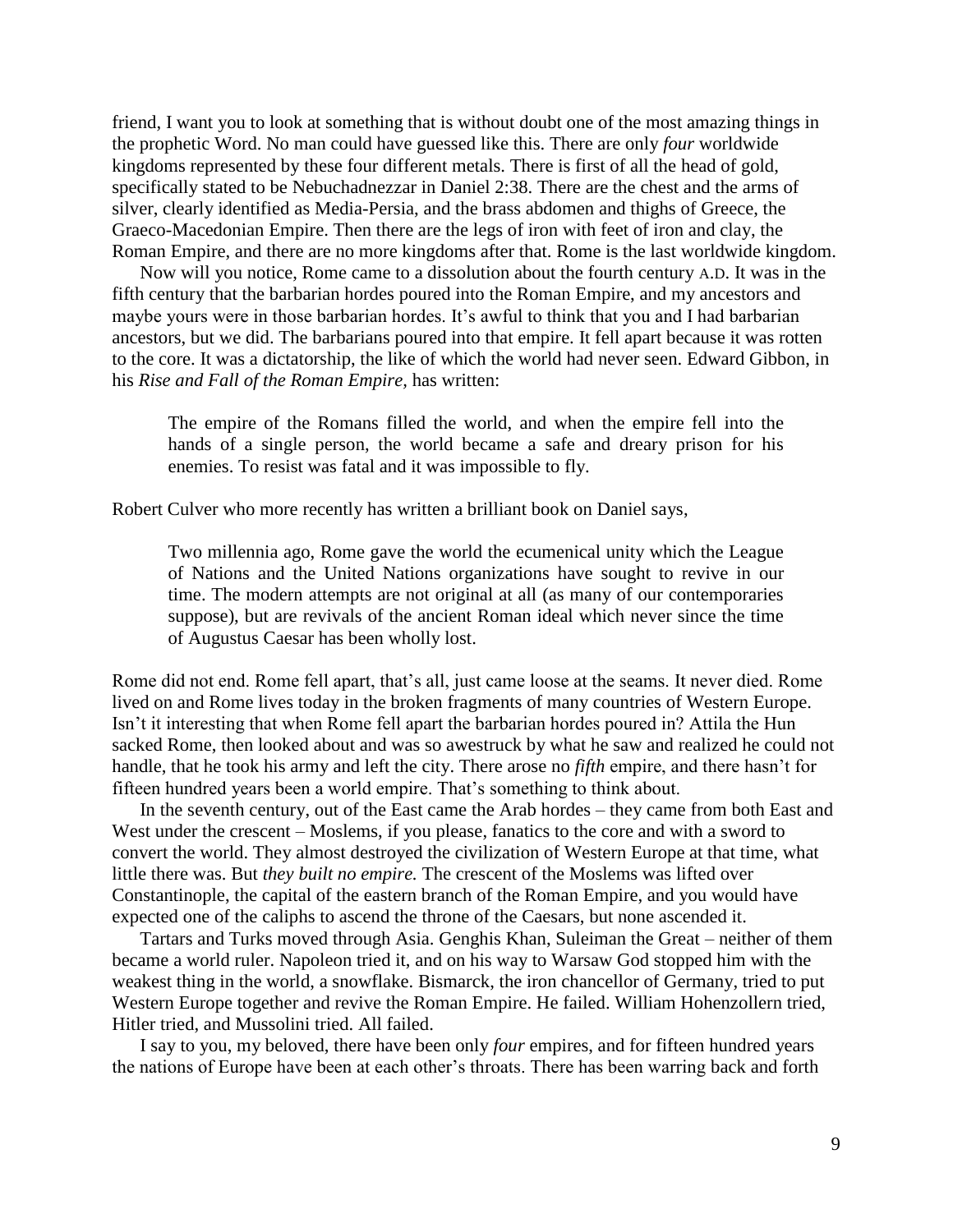among those nations that composed the Roman Empire, and as of this writing the revived Roman Empire is somewhere down in the feet of the image where there are ten toes.

Now don't attempt to identify the nations represented by the toes. I can't; no one can yet. But they will fall into place after the church is removed at the Rapture. I have a friend who is always trying to locate which is which, and I like to kid him about it and say, "You remind me of going into the nursery and playing with a little baby's toes – this little piggy went to market, this little piggy stayed home.…" Although we cannot identify the nations that will compose the revived Roman Empire, at this point we are somewhere down in the time of the feet of the image. Notice again that there will be division. At the beginning there are two legs of iron and now there are ten toes representing division of empire. And they are made of clay and iron, the clay denoting weakness and iron denoting strength. You and I know that in Europe there are both today.

Do you know what Western Europe is waiting for at this hour? It waits for a man big enough and strong enough to come along and put Western Europe back together again, and they are making progress. Europe feels itself caught between two colossi, two great juggernauts – Russia on one side, the United States on the other – and the little nations of Europe are now wanting to get together. They've already come together; they have the Common Market. No longer do you have difficulty crossing over from Germany to France and from one country to another. Someone who had been in Europe this summer was telling me that it was just like going from one state to the other, lots easier than coming into California – nobody looks in your suitcase! They're breaking down the barriers. A brilliant young German said not long ago, "We are *European.*" Will that be the name of the new nation that will come out of this? Western Europe *will* come back together, and we're told in the Word of God that this last empire will be headed up by the Antichrist, for he alone will bring it back together again. And he will accomplish it in the *last days.*

This will end the times of the Gentiles, for when it comes back together it will defy God again. Remember, this is the empire that crucified our Lord Jesus on the cross. This empire in the days of Caesar Augustus sent out a decree that the whole *world* should be taxed. Boy! That sounds familiar, doesn't it? Mary had to go down from Nazareth to Bethlehem, because she was of the house and lineage of David, in order to enroll for the taxation made by Rome. And Rome will defy our Lord; Rome again will seek to destroy Him. Then He will come forth, and this time – it is His second coming that's before us – He is represented by the stone, the smiting stone.

Daniel continues,

*Thou sawest till that a stone was cut out without hands, which smote the image upon his feet that were of iron and clay, and brake them to pieces. Then was the iron, the clay, the brass, the silver, and the gold, broken to pieces together, and became like the chaff of the summer threshingfloors; and the wind carried them away, that no place was found for them: and the stone that smote the image became a great mountain, and filled the whole earth.* (Daniel 2:34, 35)

Nebuchadnezzar beheld the image in awe and wonder. The stone, coming from beyond the environs of the image and without human origin or motivation, smote the image on the feet of iron and clay with such force that all the metals were pulverized. And a wind blew the dust of the image away, so that it entirely disappeared. Then the stone began to grow as a living stone, and it filled the whole world, taking the place of this image.